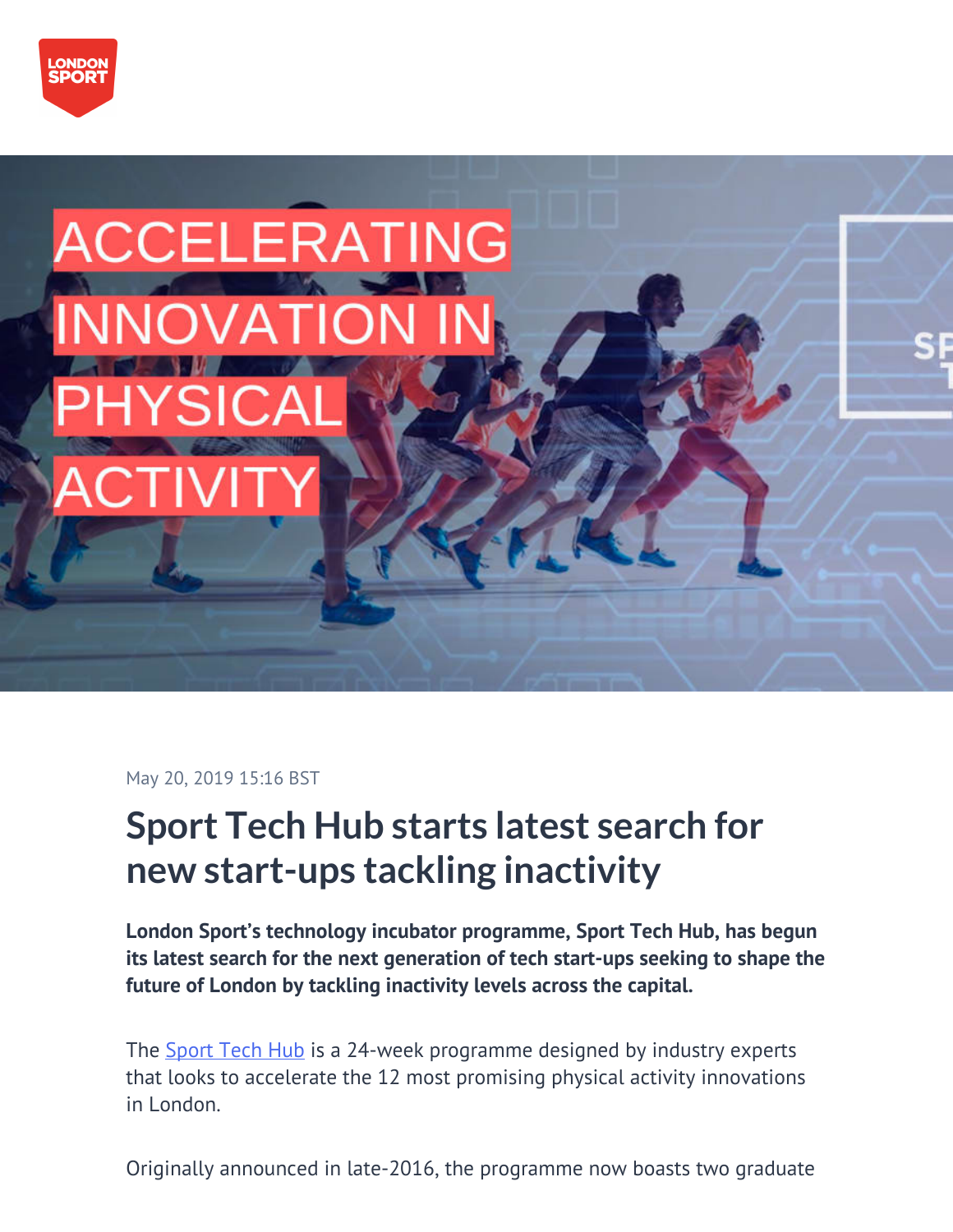cohorts comprising some of the most exciting disruptive and emerging technologies for physical activity and sport.

The third Sport Tech Hub cohort will focus around <u>[four main areas](https://www.sporttechhub.co.uk/apply-2/)</u>: children, young people and families; active ageing, social prescribing and managing health conditions; active urban living; and re-imagining physical activity.

The [programme](https://londonsport.org/wp-content/uploads/2019/05/Cohort-3-Application-pack.pdf) includes workshops, structured mentor relations, events and access to London Sport's expertise to help create the solutions that will have a positive impact on inactive Londoners.

Members of the third cohort will also receive support from **Sport Tech Hub** [partners:](https://www.sporttechhub.co.uk/partners/) PwC, Loughborough University London, Fieldfisher, the Mayor of London, ukactive, Sport England and the Open Active initiative.

The programme's previous cohort saw **RunFriendly**, an Airbnb-style app for showers, run pilots with more than 60 facilities in eight London boroughs and saw 400+ sign-ups as a result while virtual playground app [Street Tag](https://streettag.co.uk/) gained more than 1,000 new users whilst with the Sport Tech Hub.

The Sport Tech Hub is a key part of [Making London the Heart of the Sport](https://londonsport.org/making-london-heart-sport-tech-world-2/) [Tech World](https://londonsport.org/making-london-heart-sport-tech-world-2/) – the strategic plan of action for technology in London published by London Sport in November 2017.

And there has already been positive steps on that journey with the first ever [London SportTech Report](https://news.londonsport.org/pressreleases/first-ever-london-sporttech-report-cements-londons-position-as-capital-of-european-sporttech-2864039) confirming the city as the capital of European SportTech.

## **Matt Willcocks, Founder and CEO of [Deuce Tennis,](https://www.deucetennis.com/) one of the companies which formed part of the second cohort of Sport Tech Hub said:**

"The experience of being part of Sport Tech Hub was invaluable for growing our business. Weekly, day-long workshops provided clear "101" knowledge in each of the key areas of setting up a business.

"The ethos behind the hub encouraged all of the members of our cohort to truly, consistently and effectively collaborate. We were continually reminded: it's going to be the ability to build mutually beneficial partnerships that is going to determine the success of each of our start-ups."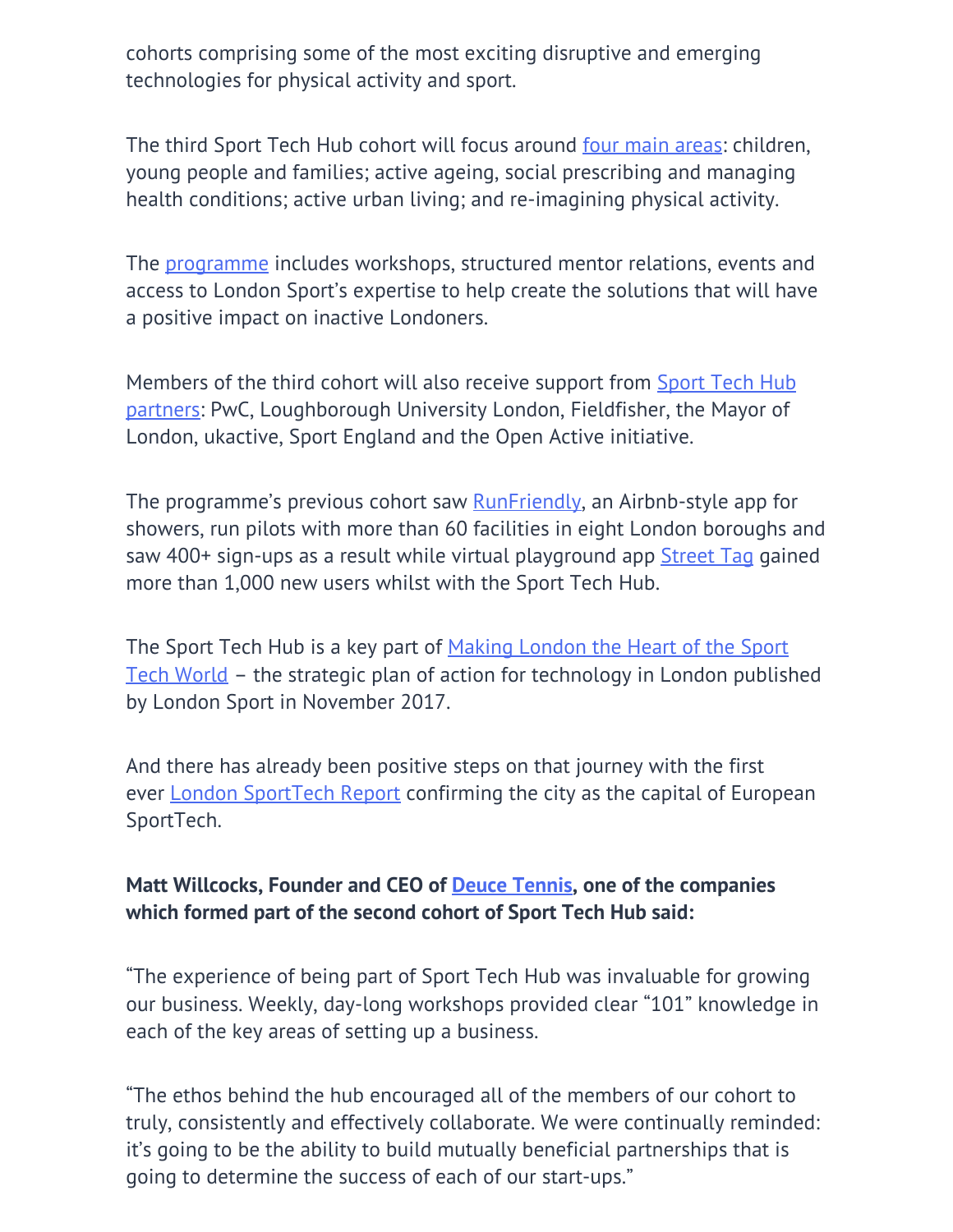### **London Sport's CEO Tove Okunniwa said:**

"We're committed to the continued success of Sport Tech Hub due to its ability to unearth the innovators, creators and tech experts who will help shape the future of London as it seeks to become a more active and healthier place.

"Technology has such an important role to play in helping to make London the most active city in the world and I can't wait to see what bright ideas are brought to the Sport Tech Hub for cohort three."

[Sport Tech Hub](https://www.sporttechhub.co.uk/) *is accepting written applications to join the third cohort of the programme until 7 July.*

*Successful applicants will be adaptable and must have an impactful and scalable tech-based product (hardware or software) that has been launched or planning to be launched by the end of 2019.*

*For more information, download the* [Application Pack here](https://londonsport.org/wp-content/uploads/2019/05/Cohort-3-Application-pack.pdf)*.*

#### **About London Sport**

London Sport is a charity working to ensure more Londoners live happier, healthier lives through access to sport and physical activity. Supported by Sport England and the Mayor of London, we collaborate with those that share our vision, running and supporting projects that help children, young people and the least active adults to embed sport and physical activity into their lives.

For more information on London Sport, visit [www.londonsport.org](http://www.londonsport.org/)